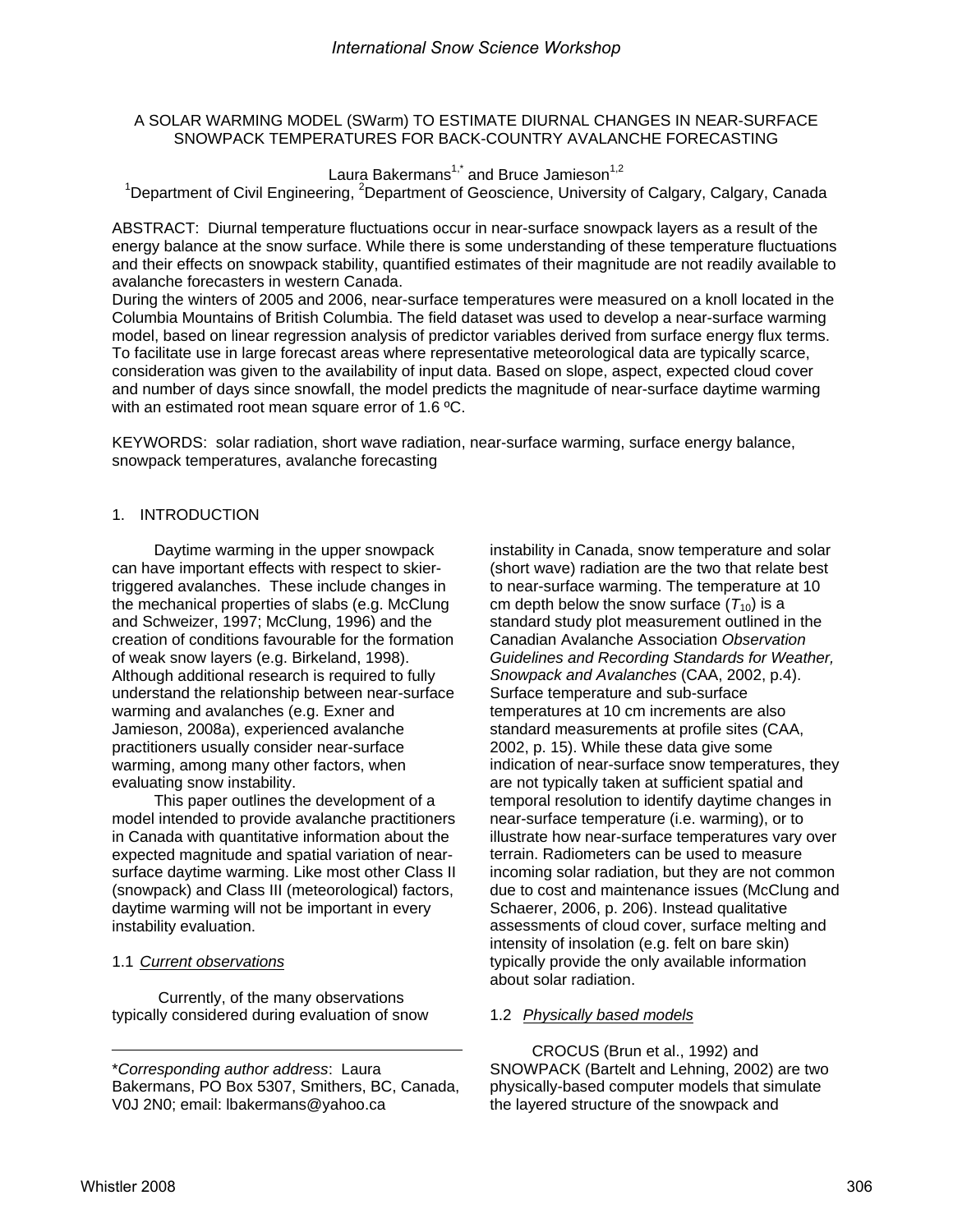metamorphism of snow crystals once deposited. Because detailed surface energy balance calculations are undertaken in order to model these snowpack processes correctly, these models can provide quantitative information about near-surface warming. Because both models require high quality automated meteorological input data (including radiometer data), operational use is limited in North American avalanche forecasting programs.

Although some professional avalanche forecasting operations in Canada (e.g. highways control teams) have access to automated meteorological data, many (e.g. commercial guiding operations) rely primarily on extensive field observations. Based on the forecast areas for which the Canadian Avalanche Centre issues public bulletins and advisories, the extent of avalanche terrain in western Canada is greater than 300,000 km<sup>2</sup>. Within this area, about 435 weather stations provide data potentially accessible to avalanche forecasting operations. It is estimated that less than 10% of these are automated weather stations located at or above treeline, and fewer than 2% include radiometers.

# 2. BACKGROUND

Near-surface warming occurs as a result of the energy balance at the snow surface. Mechanisms of energy exchange that contribute to the total surface energy flux, which is energy available to change temperature or phase at the snow surface, are given in Equation 1. An additional term is often included to account for energy added to the snowpack by precipitation. Energy fluxes into the snowpack are typically defined as positive.

$$
Q_{t} = Q_{sw} + Q_{lw} + Q_{s} + Q_{l} + Q_{c}
$$
 (1)

- where  $Q_t$  = total surface energy flux
	- $Q_{\text{sw}}$  = short wave radiation flux
	-
	- $Q_{\text{lw}}$  = net long wave radiation flux<br> $Q_{\text{s}}$  = sensible turbulent (convectiv  $=$  sensible turbulent (convective) heat flux
	- *Q*l = latent turbulent (convective) heat flux
	- $Q_c$  = conductive heat flux

Male and Gray (1981) and Obled and Harder (1978) both provide a detailed description of surface energy fluxes contributing to snowmelt and the factors that influence them. The relative importance of each term varies due to differences in location, terrain, snowpack characteristics, meteorological conditions, day of year and time of day. Many discussions of the surface energy balance suggest that net radiation (short and long wave) is often the largest component (e.g. Obled and Harder, 1978; Male and Granger, 1981; Plüss, 1997).

## 3. FIELD METHODS

Field data were collected on Gopher Butte (51º14'17" N, 117º42'10" W, 1940 m), a treeline knoll near the Mount Fidelity research station and study plot (1905 m) in Glacier National Park (Figure 1). The field site is located within the Columbia Mountains of British Columbia, Canada, which Hägeli and McClung (2003) describe as having a transitional snow climate with a strong maritime influence.

For each of the eleven different measurement periods undertaken during the winters of 2005 and 2006, thermocouple arrays were set up at a flat location on the knoll top and at three undisturbed locations on the knoll side slopes to measure near-surface temperatures (Figure 2). For each measurement period, which ranged in length from one to six days, the side slope arrays were positioned on different aspects. To maintain measurement depths close to the snow surface, the field equipment was only set up during periods without forecast precipitation.



*Figure 1: The location of the study site at Mount Fidelity in Glacier National Park (GNP).*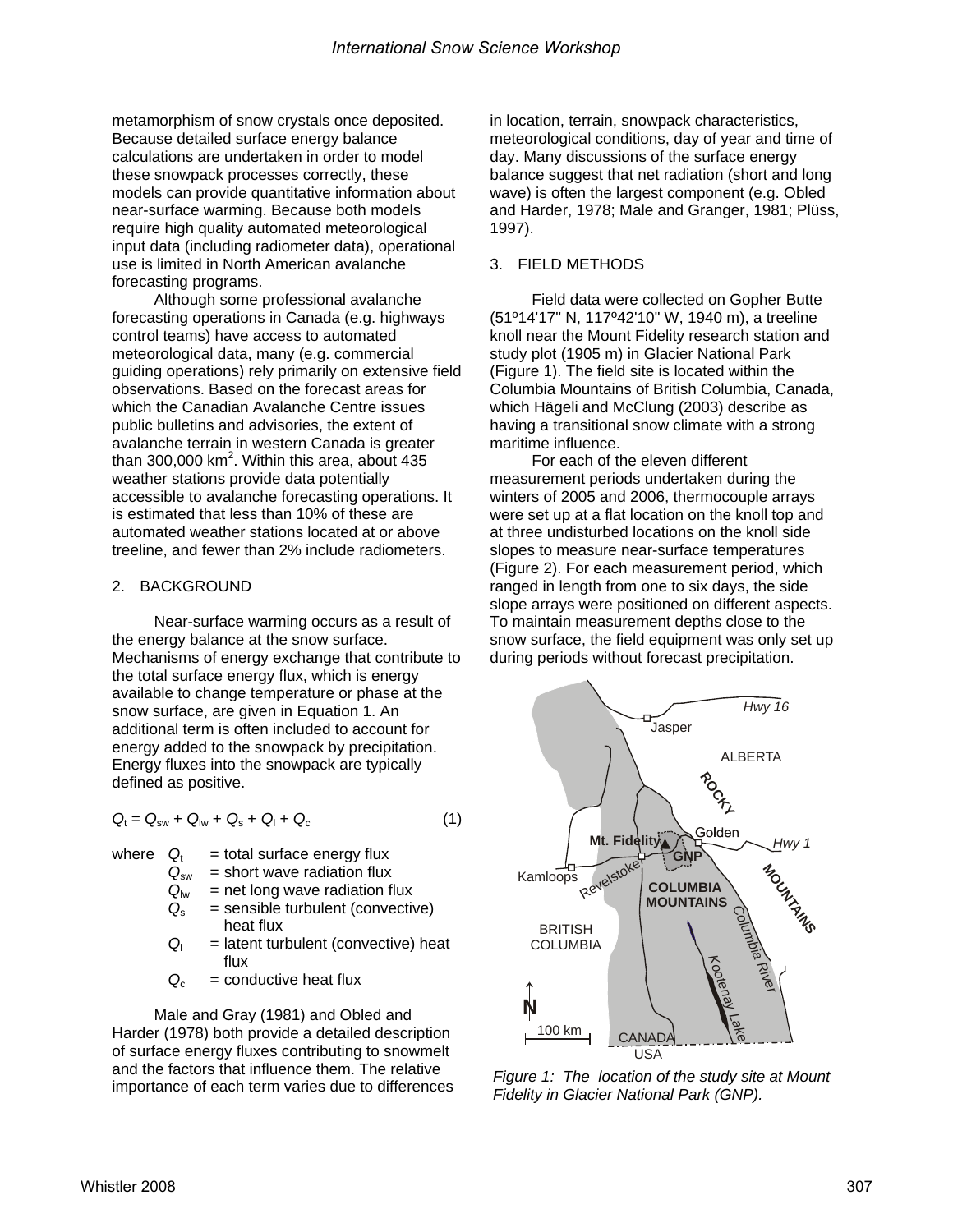

*Figure 2: Typical array placement. Knoll slope arrays were placed on different aspects for each field experiment.* 

Each array consisted of ten chromel-alumel thermocouples placed at varying depths within the top 30 cm of the snowpack. Each thermocouple was glued to the underside of a balsa wood section to facilitate placement within the snowpack (Figure 3). The equipment was than painted with white acrylic spray paint in an attempt to mimic the highly reflective properties of snow. A Campbell Scientific Ltd. CR10X datalogger recorded average temperature values for each thermocouple, typically at a 15 minute interval.

The physical and optical properties of snow contribute to the difficulty in obtaining accurate measurements of near-surface temperature. Several studies that included field measurements of near-surface temperature report equipmentrelated differences between measured and expected values (e.g. Andreas, 1986; Brandt and Warren, 1993; Morstad, 2004). Despite steps taken to reduce differences between the properties of the measurement equipment and the



*Figure 3: Equipment used in 2006 to collect field measurements of near-surface snow temperatures. Equipment was backfilled with snow prior to measurement.* 

snow, the field data included near-surface snow temperatures greater than zero degrees Celsius. Temperature data collected when near-surface snow conditions were isothermal, and during experiments in which arrays were shaded from direct short wave radiation for brief periods, helped to quantify these measurement errors. Estimates based on both types of data indicate that, under non-melt conditions, the magnitude of measurement errors at depths of 10 cm or greater were less than 0.3 ºC (Bakermans, 2006, pp. 146- 156). At 5 cm depth, the magnitude increased to approximately 1 ºC.

Manual measurements of daytime air temperature and snow surface temperature at the array sites were made at approximately hourly intervals during each measurement period. Air temperature measurements were made with an Oakton Acorn Temp 5 thermometer, held approximately 1.5 m above the snow surface and shaded with a snow shovel blade. A Testo 825-T4 infrared thermometer, with adjustable emissivity set to 0.99, was used for the snow surface temperature measurements. Manual observations of sky condition, estimated wind speed and snow surface condition (i.e. sunny or shaded) were also recorded.

Automated meteorological data from the nearby Mount Fidelity study plot were available for analysis. These included air temperature, precipitation, relative humidity, incoming short wave radiation, incoming long wave radiation, wind speed and wind direction, all measured at hourly intervals. Radiation data were collected with an Eppley Precision Spectral Pyranometer and an Eppley Precision Infrared Radiometer. These instruments, mounted facing upwards, were continuously ventilated with AC power. During near-daily visits to the study plot, field staff manually removed any accumulated snow from the snow-shedding dome surrounding each sensor.

Manual snow profiles to a depth of approximately 40 cm were completed in undisturbed snow near each array site to obtain information about snowpack characteristics. Snow profiles were completed following the procedure outlined in the Canadian Avalanche Association Observation Guidelines and Recording Standards (CAA, 2002, pp. 13-19).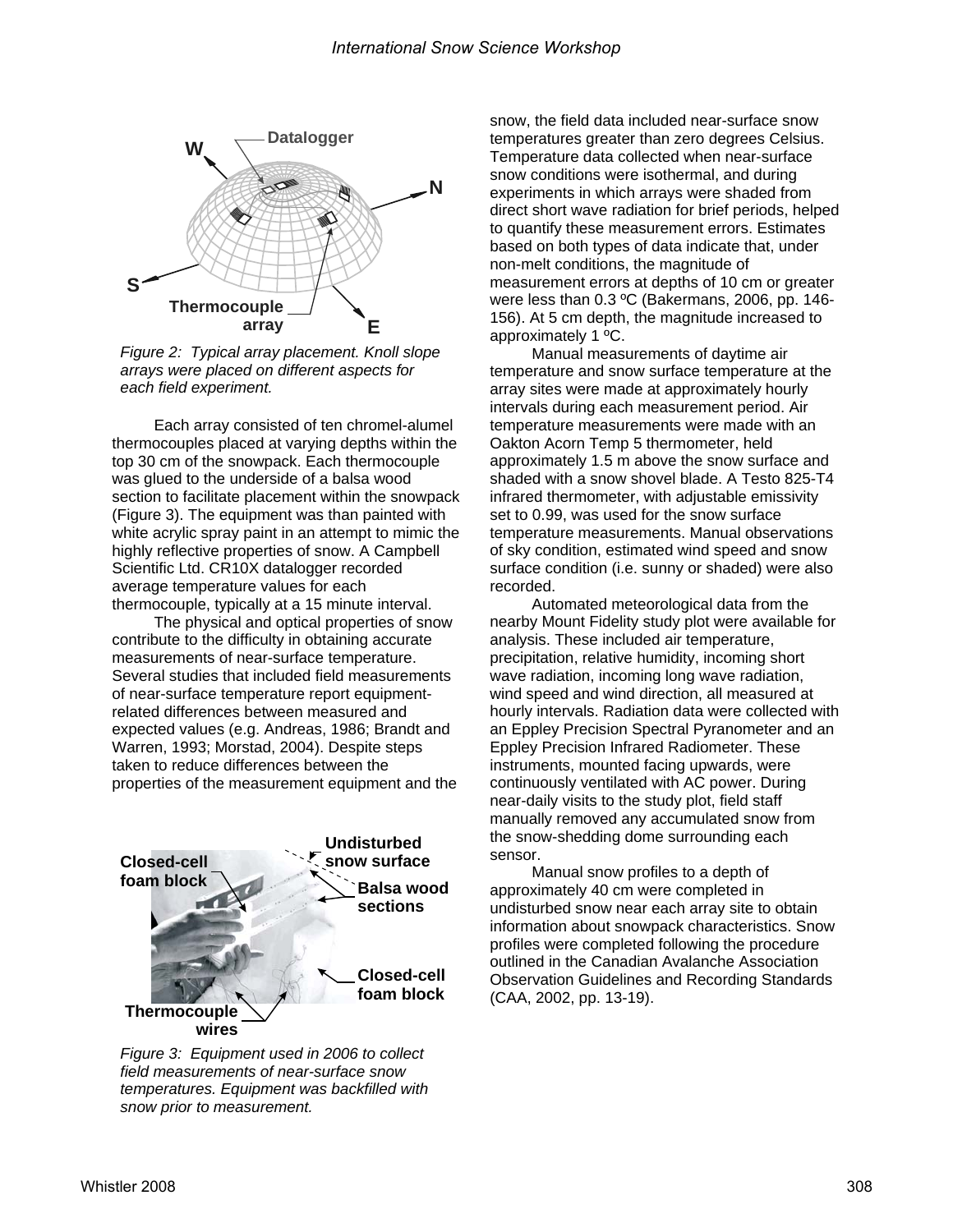### 4. DATASET

Near-surface temperature changes in the upper portion of the snowpack were quantified by determining the magnitude of daytime warming at vertical depths of 10 and 15 cm below the snow surface. Daytime warming ( $\Delta T_d$ ) was defined as the difference, at vertical depth *d*, between the temperature at sunrise and the maximum afternoon temperature (Figure 4). Vertical depths were used in this analysis because they are consistent with the manual snow temperature measurement techniques used by avalanche practitioners in Canada (CAA, 2002, p. 15). In subsequent sections, *d* refers to vertical depth and *z* refers to the corresponding slope-normal distance from the snow surface.

Data collected at depths shallower than 10 cm were not included in the model building dataset because they were subject to substantial measurement errors, as previously discussed. Data collected at depths greater than 15 cm were also excluded because of the decrease in diurnal warming at these depths. The magnitude of  $\Delta T_{d}$ , which decreased with depth below the snow surface, was usually less than 1 ºC at the lower limit of the field measurements (approximately 30 cm depth).

For all measurement days with sufficient data, the temperature at sunrise and the afternoon peak temperature were interpolated linearly, at 10 and 15 cm vertical depths;  $\Delta T_{10}$  and  $\Delta T_{15}$  were then calculated. Prior to interpolation, field data



*Figure 4: Daytime warming (* $\Delta T_d$ *) relative to temperature profiles at different times t.* 

were adjusted to reflect thermocouple-specific offsets measured during periodic calibration in a snow-water slurry. Any data for which the measured maximum afternoon temperature reached 0 ºC were excluded. The final dataset consisted of 80  $\Delta T_d$  measurements collected in the months of February, March or April, under cloud cover conditions ranging from clear to overcast. Temperature measurements were not made on a directly west-facing slope due to tree cover on Gopher Butte, but the dataset included  $\Delta T_d$  values measured on the knoll top and all other aspects.

It is important to recognize the limitations to this small dataset. The measured temperatures are representative of a treeline knoll in midwinter. Although some variation in upper snowpack conditions (e.g. hardness, density) is included in the dataset, there may be some conditions (e.g. thick near-surface crust) under which the subsequent variation in snow surface albedo, extinction of short wave radiation and/or conductivity may substantially influence daytime warming. All of the field data were collected on days with little wind or precipitation. The measured daytime warming values, therefore, do not reflect energy exchange at the snow surface resulting from precipitation or under conditions favourable for strong convective heat transfer.

#### 5. ANALYSIS

Daytime warming ( $\Delta T_d$ ) was selected as the dependent variable for the model building analysis. Several potential predictor variables were then identified for each of the following surface energy balance terms: short wave radiation flux, net long wave radiation flux and convective heat flux (conduction was considered in combination with net long wave radiation flux and convective heat flux rather than as a separate term on its own). The potential predictor variables varied in complexity and, although we attempted to maintain a physical basis for each, availability of input data and ease of calculation were key considerations in their development. For a detailed description of the potential predictor variables included in the analysis, refer to Bakermans (2006, pp. 103-113). The use of slope normal distances below the snow surface rather than vertical depths to calculate potential predictor variables caused very slight differences between the results of this analysis and those reported in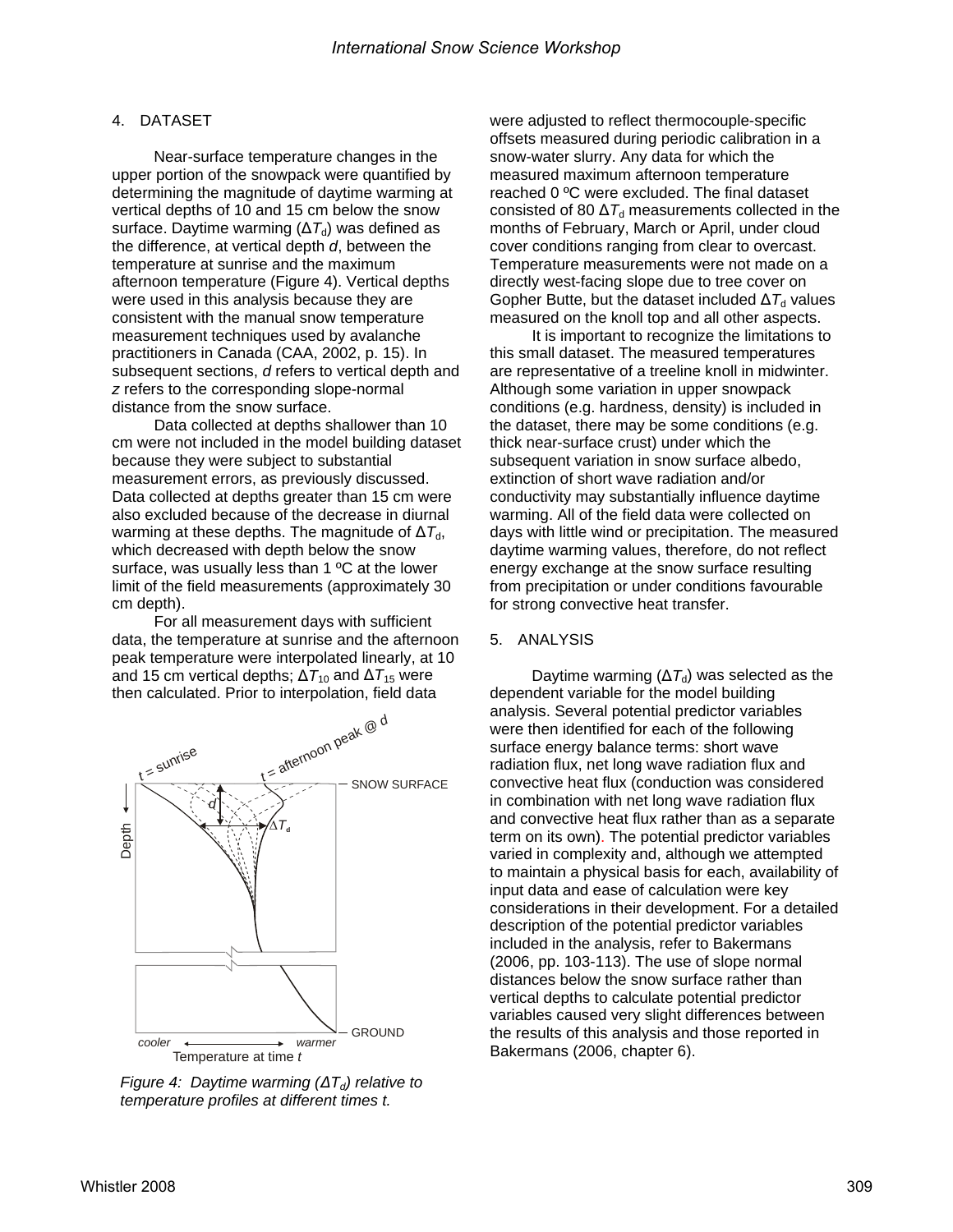## 5.1 *Correlation analysis*

To determine which variables to include in a multivariate linear regression analysis, and to evaluate different methods of estimating snowpack parameters such as albedo, short wave radiation extinction coefficient and conductivity, correlation analysis against  $\Delta T_d$  was undertaken. For each of the surface energy flux terms included in the analysis (i.e. short wave radiation flux, net long wave radiation flux and convective heat flux) Pearson and Spearman rank correlations both identified the same predictor variable as having the strongest relationship with  $\Delta T_d$ .

#### 5.2 *Multivariate linear regression with measured incoming radiation variables*

The predictor variables identified as having the strongest relationship with  $\Delta T_d$  were incorporated in a backwards stepwise multivariate linear regression against  $\Delta T_d$ . Due to the relatively small size of the dataset, no data were withheld from the regression analysis for subsequent model testing.

One assumption of multivariate linear regression is the independence of prediction errors. The rate of Type I errors (i.e. incorrect rejection of a null hypothesis) will increase if prediction errors are significantly autocorrelated, (Tabachnick and Fidell, 2001, pp. 121-122). Because the model building dataset includes  $\Delta\mathcal{T}_{d}$ measurements collected at the same depth on adjacent days and on the same day at adjacent depths, there is potential for autocorrelation of prediction errors. However, this effect is expected to be small because the dataset includes measurements made at different locations over eight different measurement periods.

Of the predictor variables included in the regression analysis, the only significant term (*p* < 0.05) identified was the following simplified approximation of short wave radiation at depth.

SWmax·(1-α)/*z* 

where 
$$
SW_{\text{max}} = \text{daily maximum incoming short}
$$
 \n wave radiation value measured at the Mount Fidelity study plot, projected to the appropriate slope \n angle and aspect  $(W \cdot m^{-2})$ 

- $\alpha$  = snow surface albedo
- $z = slope$  normal distance below the snow surface (m)

Snow surface albedo was estimated using the following parameterization obtained from Baker et al. (1990).

$$
\alpha = 0.839 - 0.0473 \cdot N^{0.5} \tag{2}
$$

where  $N =$  number of days since snowfall

Regression results are summarized in Table 1 for the entire dataset, and for the dataset with one statistically identified outlier removed. The criterion used for outlier identification was a residual value greater than three times the standard deviation of the residuals. The regression intercepts  $(B<sub>0</sub>)$  are not included because, in both cases, they were small in magnitude and not significant.

We used both the Kolmogorov-Smirnov (K-S) and the Lilliefors tests for normality. The Lilliefors test adjusts the K-S *p*-value to account for estimation of the mean and standard deviation from the sample (Lilliefors, 1967). For the entire dataset, normality of the regression residuals is not rejected at  $p = 0.05$  using the K-S test ( $D =$ 0.129,  $p < 0.15$ ), but is rejected with the Lilliefors test ( $p < 0.01$ ). With the statistically identified outlier removed, normality of the regression residuals is not rejected at  $p = 0.05$  using the K-S test ( $D = 0.112$ ,  $p > 0.20$ ), but is again rejected with the Lilliefors test (*p* < 0.05).

Further analysis with six additional outliers (residual values greater than two times the standard deviation of the residuals) removed indicates that the regression coefficients are not sensitive to outliers in the dataset  $(B = 0.00455)$ . With all seven outliers removed, normality of the regression residuals is not rejected with either the K-S (*D* = 0.080, *p* > 0.20) or Lilliefors (*p* > 0.20) tests.

| Table 1: Results of backwards stepwise regression (presented for the complete dataset and for the |  |  |
|---------------------------------------------------------------------------------------------------|--|--|
| dataset with one statistically identified outlier removed).                                       |  |  |

| <b>Predictor</b><br>variable  |    | Coefficient (B) | Std. error<br>of B | $p$ of $B$ | Adj. | D       | Std. error<br>. (°C'<br>of est. |
|-------------------------------|----|-----------------|--------------------|------------|------|---------|---------------------------------|
| $SW_{\text{max}}(1-\alpha)/z$ | 80 | 0.00450         | 0.000313           | 0.001 ء    |      | 0.001 > | 24. ا                           |
|                               | 79 | 0.00446         | 0.000290           | 0.001 >    | 1.75 | .001    | .15                             |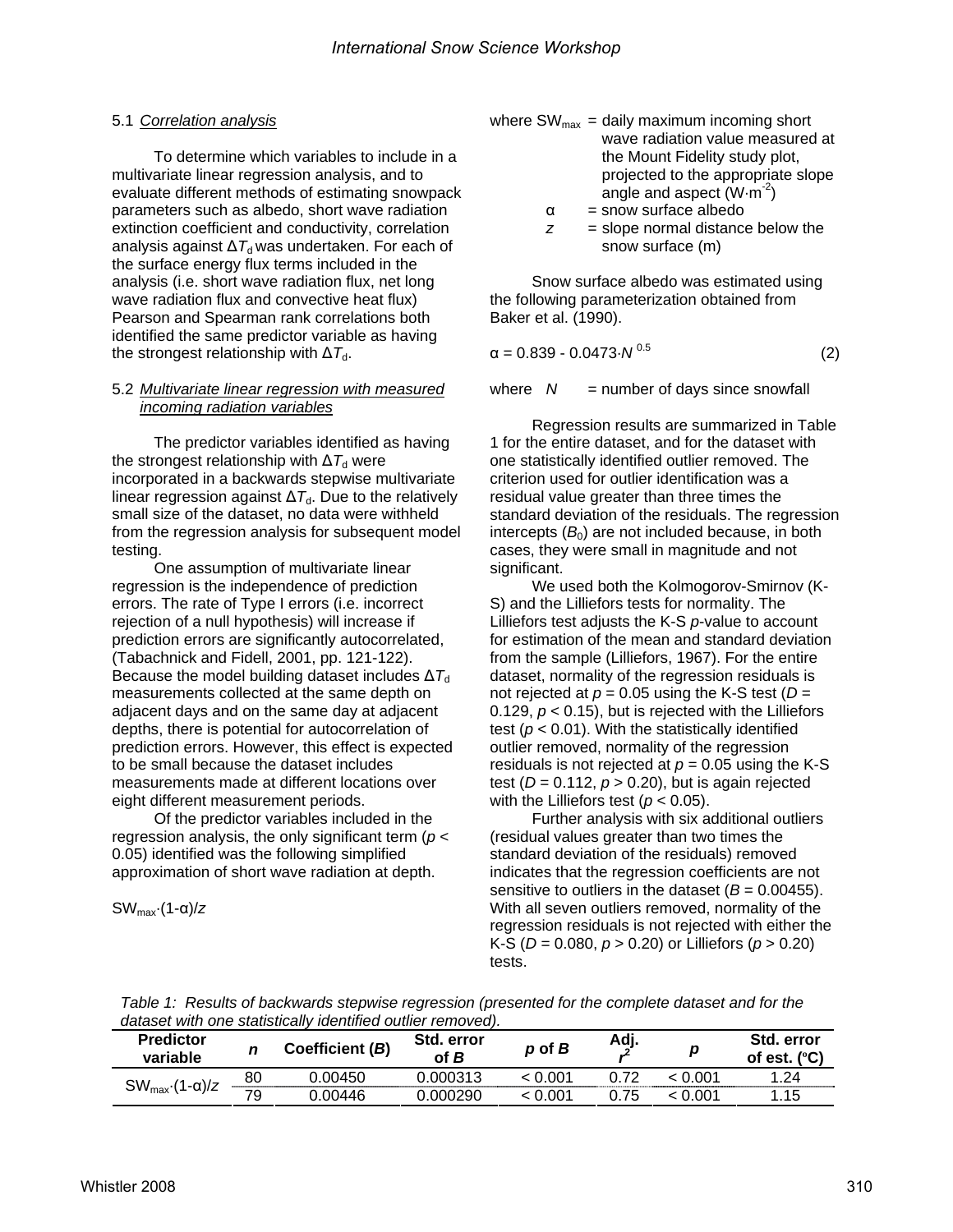## 5.3 *Linear regression with estimated incoming short wave radiation*

Because radiometer data is not available for most avalanche forecasting operations in western Canada, and in order to create a model that can be used as a predictive or learning tool, the regression analysis was repeated using a simple method of estimating the daily maximum incoming short wave radiation value. Equations 3 and 4, obtained from a review of short wave radiation parameterizations prepared by Niemelä et al. (2001), were selected from several calculation methods evaluated against data collected in the Mount Fidelity study plot. The original source of each equation is provided in italics below.

 $SW_{\text{cir}} = S_0 \cdot \cos\theta \cdot (0.47 + 0.47 \cdot \cos\theta)$  (3) *Moritz, 1978*

$$
SW_{all} = [(1 - c) + t_c \cdot c] \cdot SW_{clr}
$$
 *Berliand, 1960*

- where  $SW_{\text{clr}} = \text{clear sky incoming short wave}$ radiation  $(W \cdot m^2)$ 
	- $SW_{all}$  = all sky incoming short wave radiation  $(W·m<sup>-2</sup>)$
	- $S_0$  = solar constant (1367 W·m<sup>-2</sup>)
	- $\theta$  = solar zenith angle
	- *c* = cloudiness (decimal fraction)
	- $t_c$  = cloud transmissivity (assumed to be 0.48)

 A significant (*p* < 0.001) coefficient of determination ( $r^2 = 0.83$ ) was found between the values estimated with Equations 3 and 4 and measured values in a dataset (*n* = 102) consisting of all positive incoming short wave radiation measurements from the winters of 2005 and 2006 for which a corresponding manual sky observation was available (Bakermans, 2006, pp. 162-166). Cloudiness was estimated from the manual sky observations.

For each measurement day in the dataset, hourly incoming short wave radiation estimates were calculated from manual sky condition observations using Equations 3 and 4. After projecting the estimates to the appropriate slope and aspect (Walraven, 1978; Robinson, 1966,

chapter 2), a daily maximum value corresponding to each  $\Delta T_d$  measurement was extracted  $(eSW_{max})$ .

Regression results for eSWmax·(1-α)/*z* against  $\Delta T_d$  are summarized in Table 2; no data with residuals greater than three times the standard deviation of the residuals were identified in this analysis. The regression intercept  $(B<sub>0</sub>)$  is not included because it was not significant and had a standard error larger than the magnitude of  $B<sub>0</sub>$ . Normality of the regression residuals is not rejected at  $p = 0.05$  using either the K-S test ( $D =$ 0.095, *p* > 0.20) or the Lilliefors test (*p* < 0.10).

#### 5.4 *Assessment of model performance*

As neither a separate portion of the initial dataset nor additional independent data were available for model testing, cross validation was undertaken to obtain estimates of expected model errors (Wilks, 1995, pp. 194-195). The complete dataset ( $n = 80$ ) was randomly divided into 10 folds of equal size. In turn, each fold was withheld while linear regression of  $\Delta T_d$  on SW<sub>max</sub>·(1-α)/*z* was completed with the remaining 72 data points. Regression equations were then applied to the withheld data and root mean square error (RMSE) values calculated. The same 10 folds were also used for cross-validation of  $ΔT_d$  on eSW<sub>max</sub>·(1-α)/*d*. Results suggest model errors of approximately 1.3 ºC and 1.5 ºC, based on measured and estimated daily maximum incoming short wave radiation values, respectively.

### 6. MODEL LIMITATIONS

It is important to address the model limitations which result from the limited scope of the model building dataset, and from the simplifications made to accommodate readily available input data.

Incoming short wave radiation was the only significant predictor variable identified during the backwards stepwise regression analysis. If radiation data are not available, modelled  $\Delta T_d$ values are sensitive to the accuracy of the incoming short wave radiation estimate. The simple incoming short wave parameterization used during model development, which does not

*Table 2: Results of linear regression of* eSWmax·(1-α)/*z against* ∆*T*d *(no statistically identified outliers were identified).* 

| <b>Predictor</b><br>variable                      | n  | <b>Coefficient</b><br>B) | Std. error<br>B<br>of | p of B | Adj. | n   | Std. error<br>$\mathcal{C}$<br>est |
|---------------------------------------------------|----|--------------------------|-----------------------|--------|------|-----|------------------------------------|
| eSW <sub>max</sub><br>$\cdot$ (1- $\alpha$ )/ $z$ | 80 | 00542                    | .000451               | .001   | ን.64 | :00 | .41                                |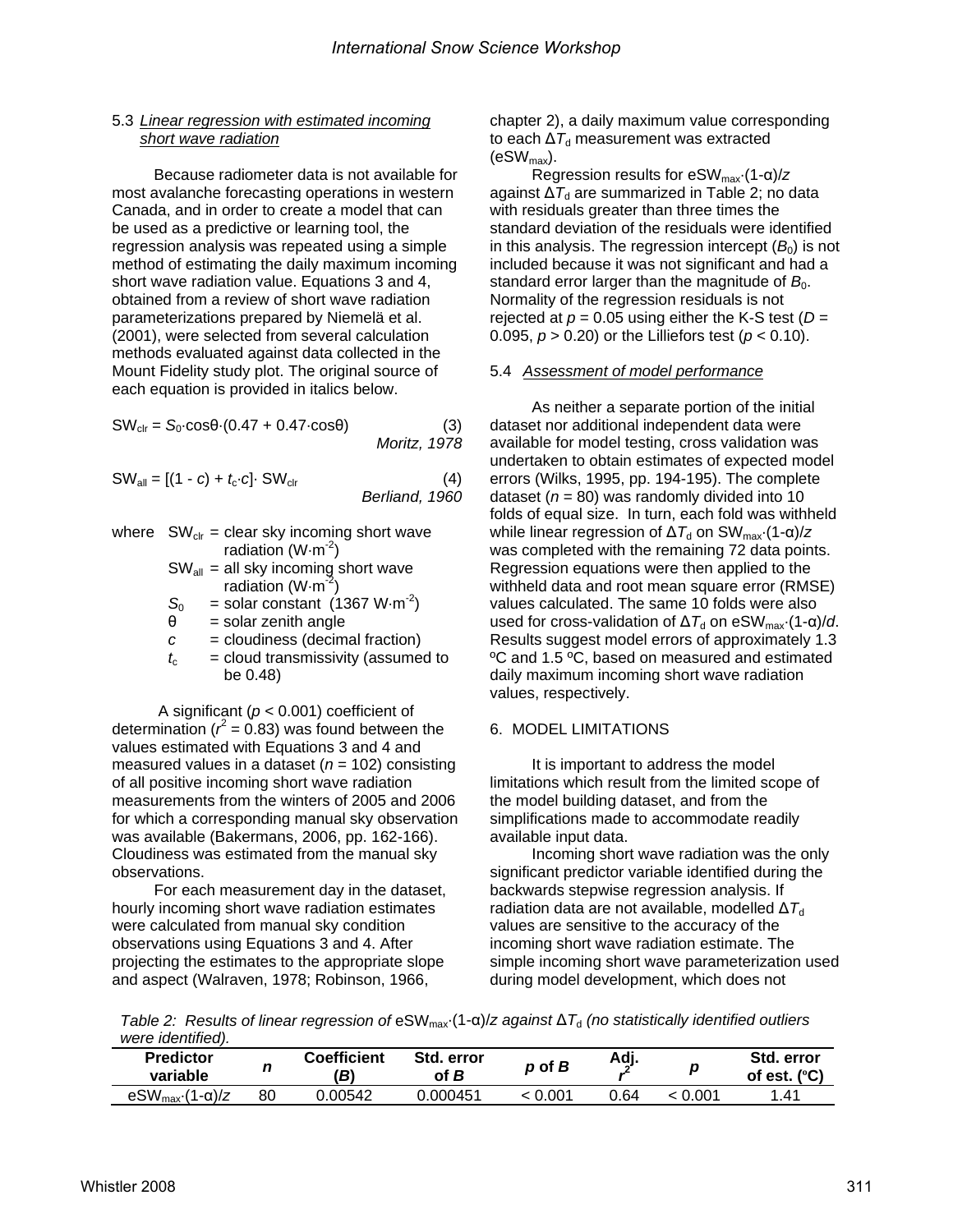account for cloud opacity, will result in underestimation of incoming short wave radiation on days with thin cloud. Substantial changes in cloud cover during the day will also affect model performance, as neither the magnitude nor timing of changes in cloud cover are captured by a daily average value. A RMSE of 1.6 ºC was calculated when the model was applied using maximum daily incoming short wave radiation values estimated from a single daily average cloudiness value.

Potential predictor variables that incorporated snowpack dependent parameters (e.g. conductivity, short wave radiation extinction coefficient) were considered in the model building analysis (Bakermans, 2006, pp. 103-113). The fact that these parameters were not identified as significant predictor variables simplifies the model input requirements. The indication that snowpack characteristics did not have a strong influence  $\Delta T_{d}$ in our dataset may result from the difficulty inherent in accurately estimating these parameters from commonly observed snowpack characteristics. Under some conditions not represented in the dataset, like the presence of a thick near-surface crust, the effects of snowpack dependent parameters may be critical. This is expected to be less of a concern in areas where consistent new snowfall results in less variation in near-surface snowpack parameters.

The total snowpack depth on Gopher Butte was at least 1.5 m during each of the measurement periods. Model results would not apply under thin snowpack conditions, specifically if the snowpack was so shallow that the snow surface albedo was affected by the albedo of the underlying ground surface (e.g. snowpack depth < approximately 30 cm).

Because the model does not consider the initial snow temperature at depth and has no way to distinguish between energy that contributes to melting rather than temperature change, results are not valid when isothermal (0 ºC) conditions are encountered in the upper snowpack layers. From an avalanche forecasting perspective, however, assistance recognizing and quantifying variability in daytime warming is perhaps more valuable under non-melt conditions than when surface melting is apparent. In a survey conducted amongst 35 experienced avalanche practitioners, many of the warming-related avalanche incidents reported were associated with cold, dry nearsurface layers (Exner and Jamieson, 2008b).

The model does not consider shading, reflection or re-radiation by tree cover or by nearby terrain features. Because the magnitude of incoming short wave radiation can be adjusted for

these effects, there is potential to account for them in simple models like this one.

## 7. MODEL APPLICATION

The regression model developed from estimated incoming short wave radiation values requires the following input parameters to estimate ∆*T*d:

- latitude and longitude
- slope
- aspect
- date
- expected cloud cover
- # of days since new snowfall

These data are all readily available to avalanche forecasters in Canada. The simplicity of the regression model also means that specialized software is not required, a benefit both in accessibility and in user-friendliness.

The example shown in Figure 5, prepared using Microsoft Excel, provides the model output visually. For use in field notes, etc., the output can be simplified as follows:

SWarm N, S (dry) if C

| where N |    | $=\Delta T_{10}$ on 40° north aspect |
|---------|----|--------------------------------------|
|         |    |                                      |
|         | S. | $=\Delta T_{10}$ on 40° south aspect |
|         | C  | $=$ expected sky condition (data     |
|         |    | codes as per CAA, 2006, p. 2)        |

This format was used by the University of Calgary Applied Snow and Avalanche Research field staff as a standardized method of recording and communicating the daytime warming information estimated using the model. A Microsoft Excel version of the model (SWarm), similar to the example shown in Figure 5, is available for download from http://www.schulich.ucalgary.ca/ Civil/Avalanche/papers.htm.

 Tremper (2001, p. 99) suggests that most back-country recreationists don't realize that radiation has a stronger effect on snow temperature than air temperature does. SWarm can also be used as a teaching tool to initiate discussion regarding near-surface daytime warming and its potential effects on stability. Input values can easily be changed to demonstrate the effects of cloud cover and time of year on the magnitude and spatial variability of daytime warming. Potentially, this understanding of snowpack warming over terrain will couple with field experience to reduce the avalanche risk associated with solar radiation.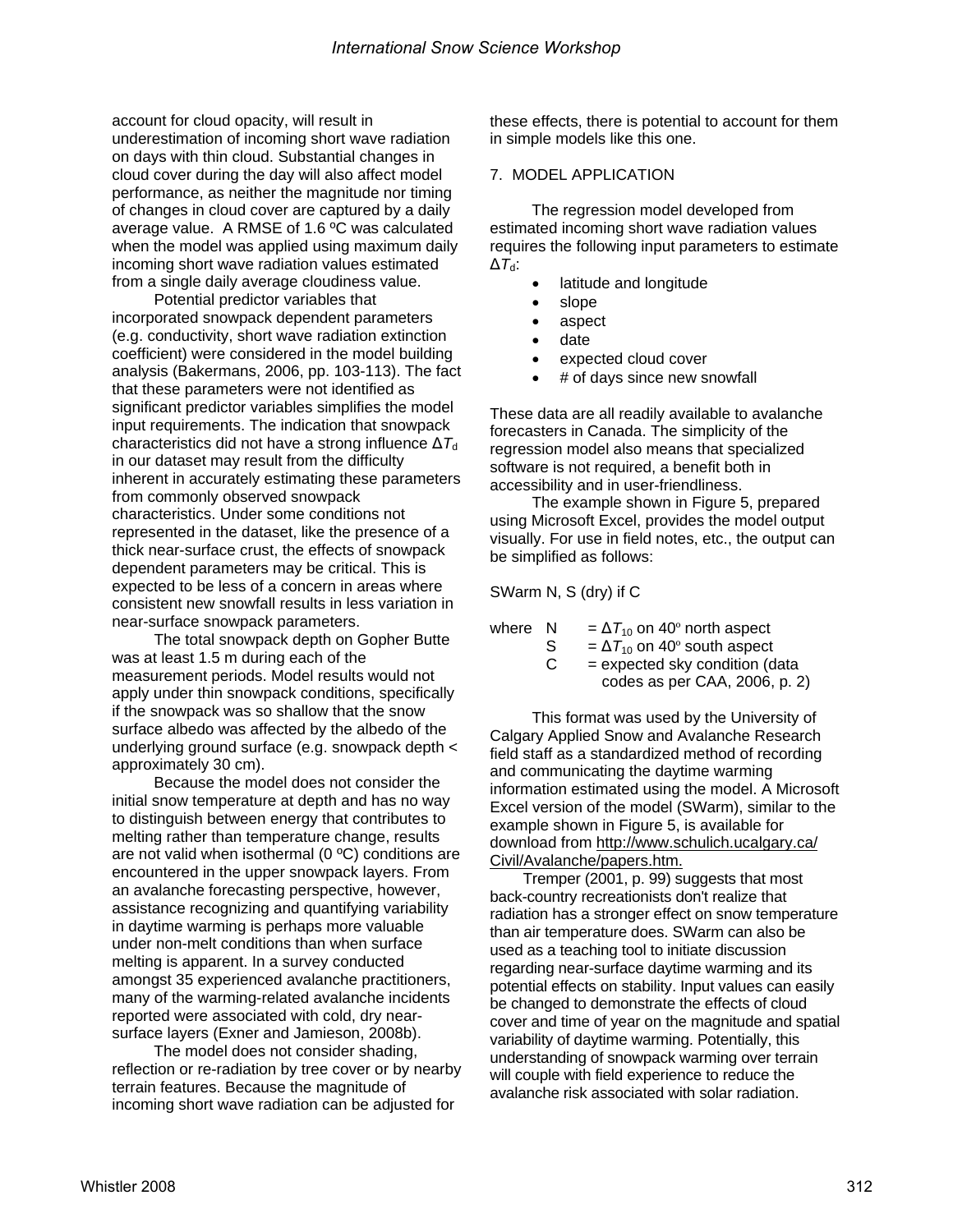

*Figure 5: Model application example based on a Microsoft Excel spreadsheet.* 

#### 8. SUMMARY

While incoming short wave radiation and near-surface daytime warming are recognized as factors having an effect on snowpack instability, quantitative information to include in the forecasting process is not readily available to most avalanche operations in western Canada. Correlation and linear regression analyses were undertaken to develop a semi-empirical warming model from field measurements of daytime warming.

Although many different parameters were included in the model building analysis, a variable based on daily maximum incoming short wave radiation proved to be the only significant predictor of near-surface daytime warming in this limited dataset. Based on hourly measurements of incoming short wave radiation,  $\Delta T_d$  was predicted with an expected RMSE of 1.3 ºC. When incoming short wave radiation was estimated from daily average cloud cover, the RMSE increased to 1.6 ºC.

A freely available spreadsheet-based model application (SWarm) was developed. In addition to providing a quantitative estimate of daytime warming to consider when evaluating snow instability, the model may also be useful as a teaching tool for less-experienced back-country travelers.

#### 9. ACKNOWLEDGEMENTS

For their careful fieldwork, we are grateful to James Floyer, Dave Gauthier, Catherine Brown and Antonia Zeidler. Our thanks also to Charles Fierz with the Swiss Federal Institute for Snow and Avalanche Research and to the Avalanche Control Section of Glacier National Park, particularly Bruce McMahon and Jeff Goodrich, for a supportive field environment and practical insight. Jessica Smith with Campbell Scientific Canada, Joe Sabourin, Paul Lavoie and Rob Scorey from the University of Calgary Engineering Faculty Machine Shop and University of Calgary Civil Engineering Technologists Don Anson and Don McCullough all provided invaluable assistance with field equipment. Radiometer data were collected using instruments kindly loaned by The University of British Columbia Avalanche Research Group. We are grateful to Alliance Pipeline for their financial support of the Naomi Heffler Memorial Scholarship in Avalanche or Snow Science.

For support we are also grateful to HeliCat Canada, Canadian Avalanche Association, Mike Wiegele Helicopter Skiing, Canada West Ski Areas Association and the Natural Sciences and Engineering Research Council of Canada.